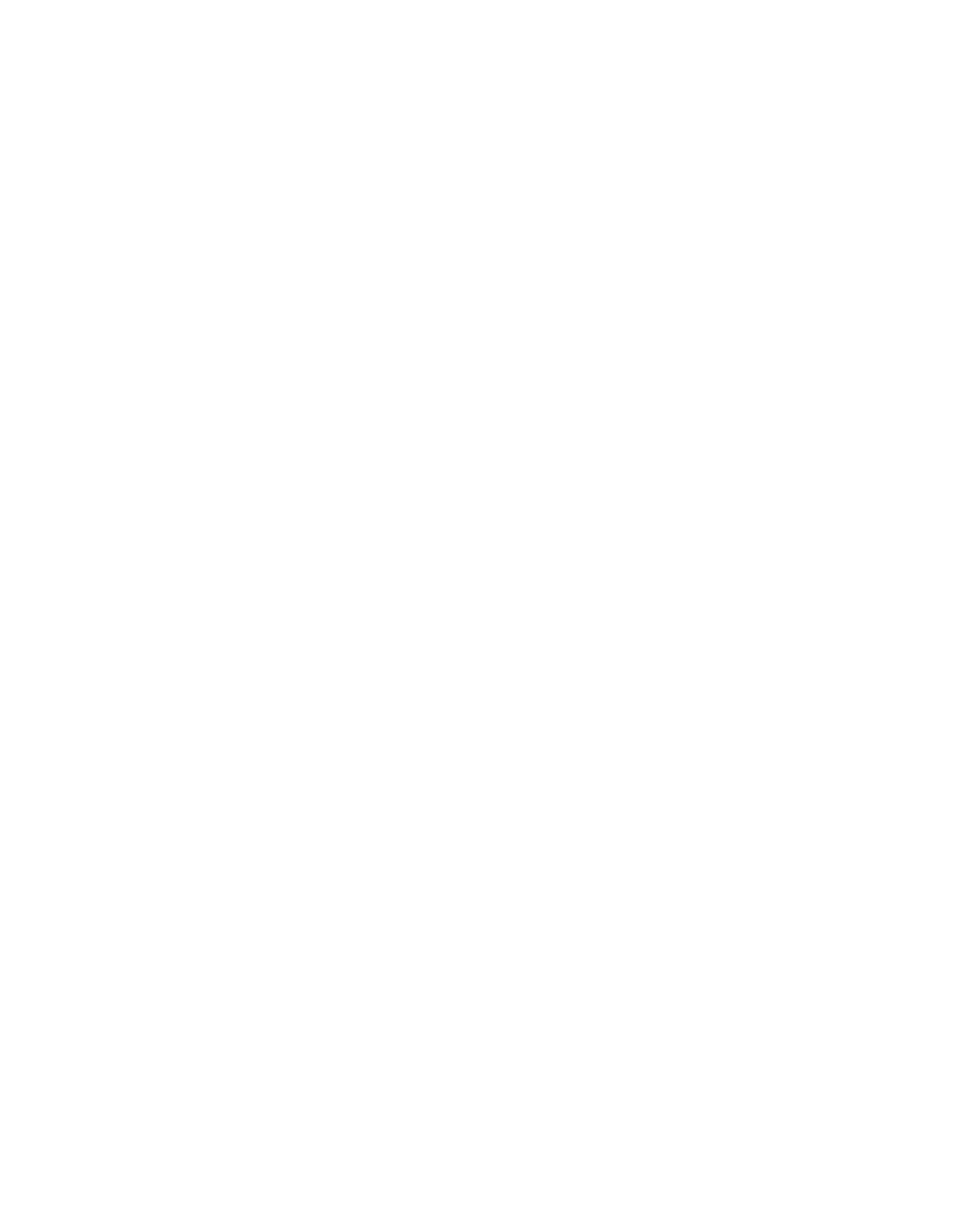# **Employees in Postsecondary Institutions, Fall 2011 and Student Financial Aid, Academic Year 2010–11**

**First Look (Provisional Data)**

**SEPTEMBER 2012**

**Laura G. Knapp Janice E. Kelly-Reid Scott A. Ginder** RTI International



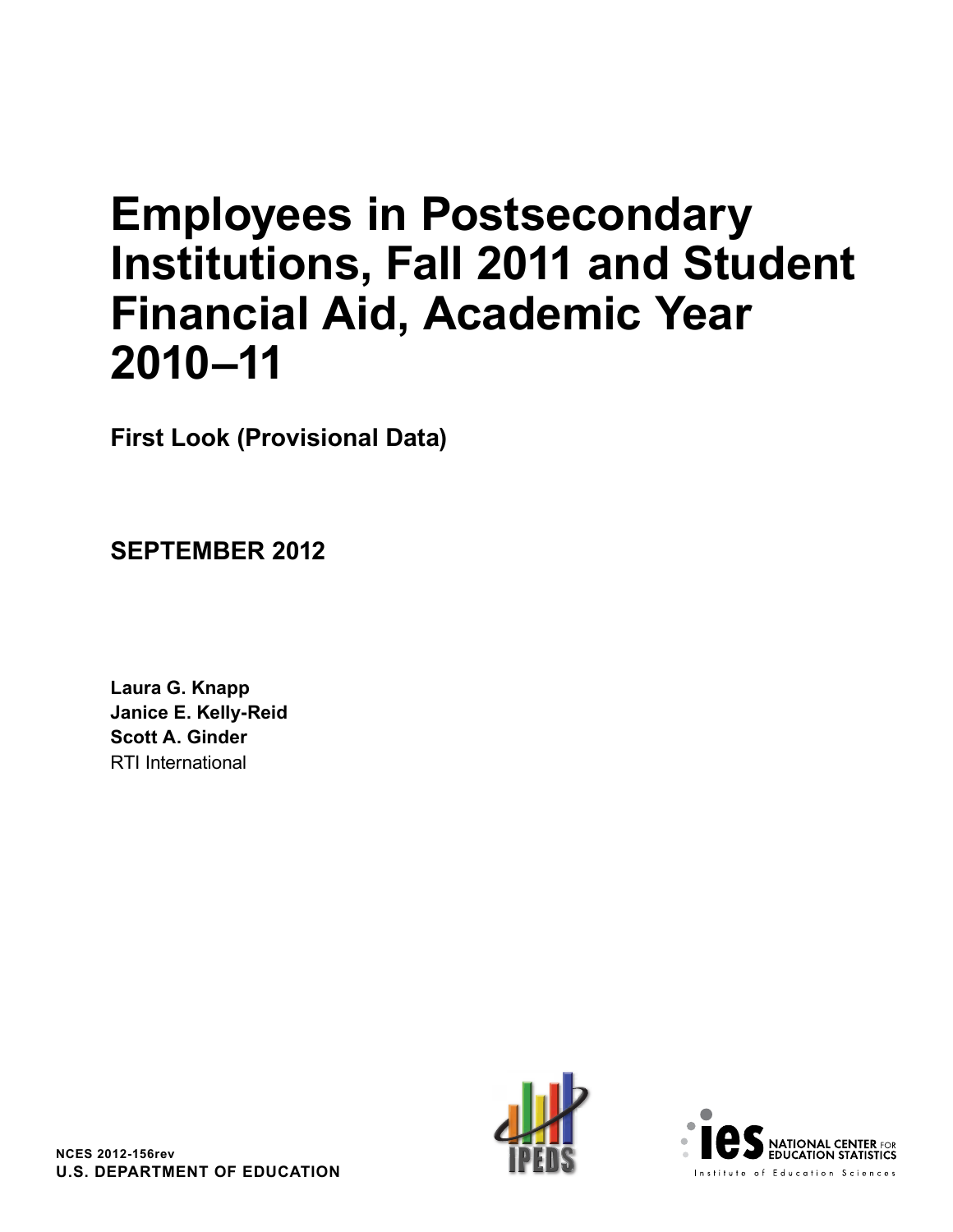## **U.S. Department of Education**

Arne Duncan *Secretary*

**Institute of Education Sciences** John Q. Easton

*Director*

**National Center for Education Statistics** Jack Buckley *Commissioner*

## **Postsecondary, Adult, and Career Education Division**

Sharon A. Boivin *Acting Associate Commissioner*

The National Center for Education Statistics (NCES) is the primary federal entity for collecting, analyzing, and reporting data related to education in the United States and other nations. It fulfills a congressional mandate to collect, collate, analyze, and report full and complete statistics on the condition of education in the United States; conduct and publish reports and specialized analyses of the meaning and significance of such statistics; assist state and local education agencies in improving their statistical systems; and review and report on education activities in foreign countries.

NCES activities are designed to address high-priority education data needs; provide consistent, reliable, complete, and accurate indicators of education status and trends; and report timely, useful, and high-quality data to the U.S. Department of Education, the Congress, the states, other education policymakers, practitioners, data users, and the general public. Unless specifically noted, all information contained herein is in the public domain.

We strive to make our products available in a variety of formats and in language that is appropriate to a variety of audiences. You, as our customer, are the best judge of our success in communicating information effectively. If you have any comments or suggestions about this or any other NCES product or report, we would like to hear from you. Please direct your comments to

NCES, IES, U.S. Department of Education 1990 K Street NW Washington, DC 20006-5651

September 2012

The NCES Home Page address is [http://nces.ed.gov.](http://nces.ed.gov) The NCES Publications and Products address is [http://nces.ed.gov/pubsearch.](http://nces.ed.gov/pubsearch)

This publication is only available online. To download, view, and print the report as a PDF file, go to the NCES Publications and Products address shown above.

This report was prepared for the National Center for Education Statistics under Contract No. ED-IES-09-C-0006 with RTI International. Mention of trade names, commercial products, or organizations does not imply endorsement by the U.S. Government.

## **Suggested Citation**

Knapp, L.G., Kelly-Reid, J.E., and Ginder, S.A. (2012). *Employees in Postsecondary Institutions, Fall 2011 and Student Financial Aid, Academic Year 2010-11: First Look (Provisional Data)* (NCES 2012-156rev). U.S. Department of Education. Washington, DC: National Center for Education Statistics. Retrieved [date] from http://nces.ed.gov/pubsearch.

## **Content Contact**

Aurora D'Amico (202) 502-7334 [aurora.damico@ed.gov](mailto: aurora.damico@ed.gov)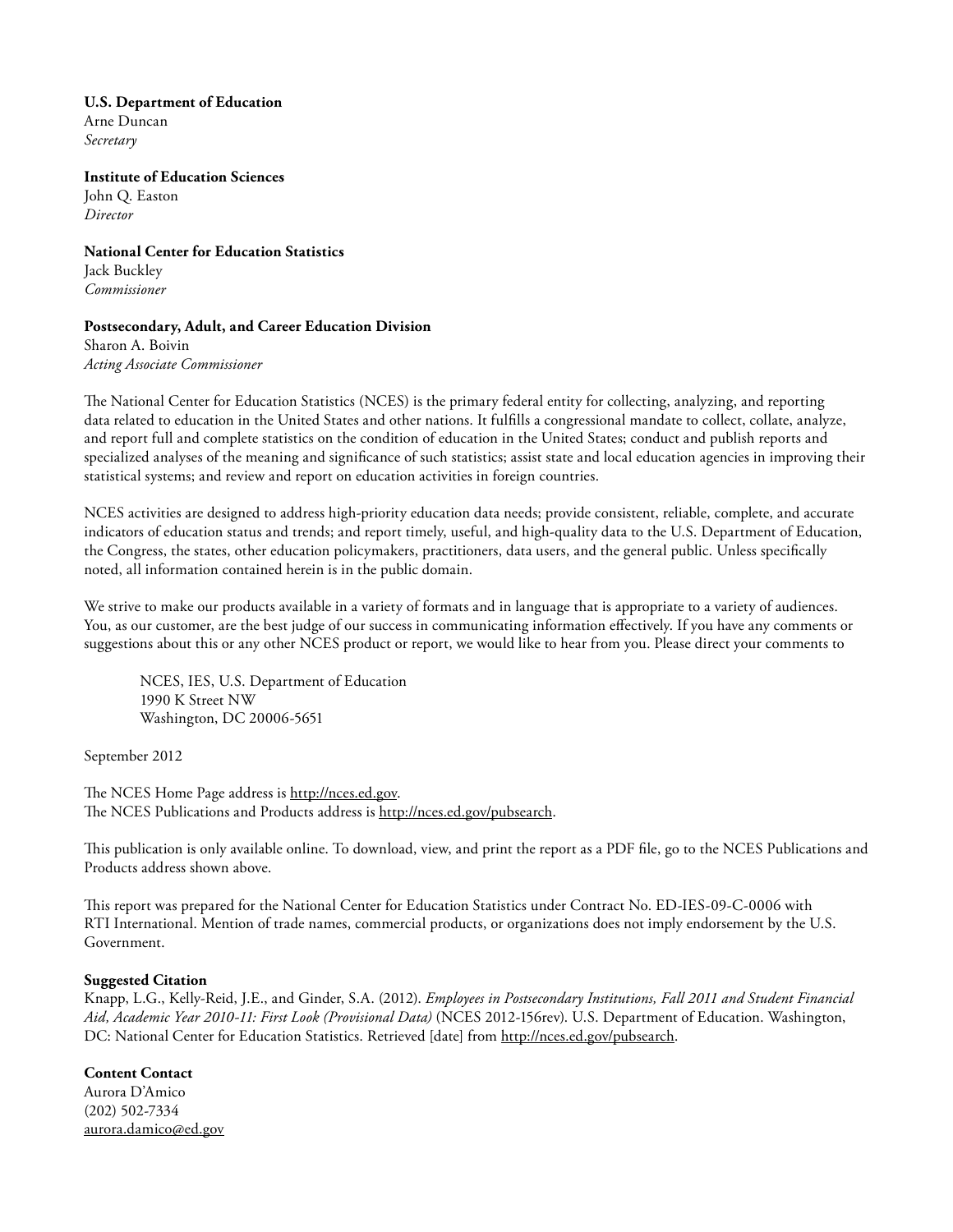# **Contents**

## Page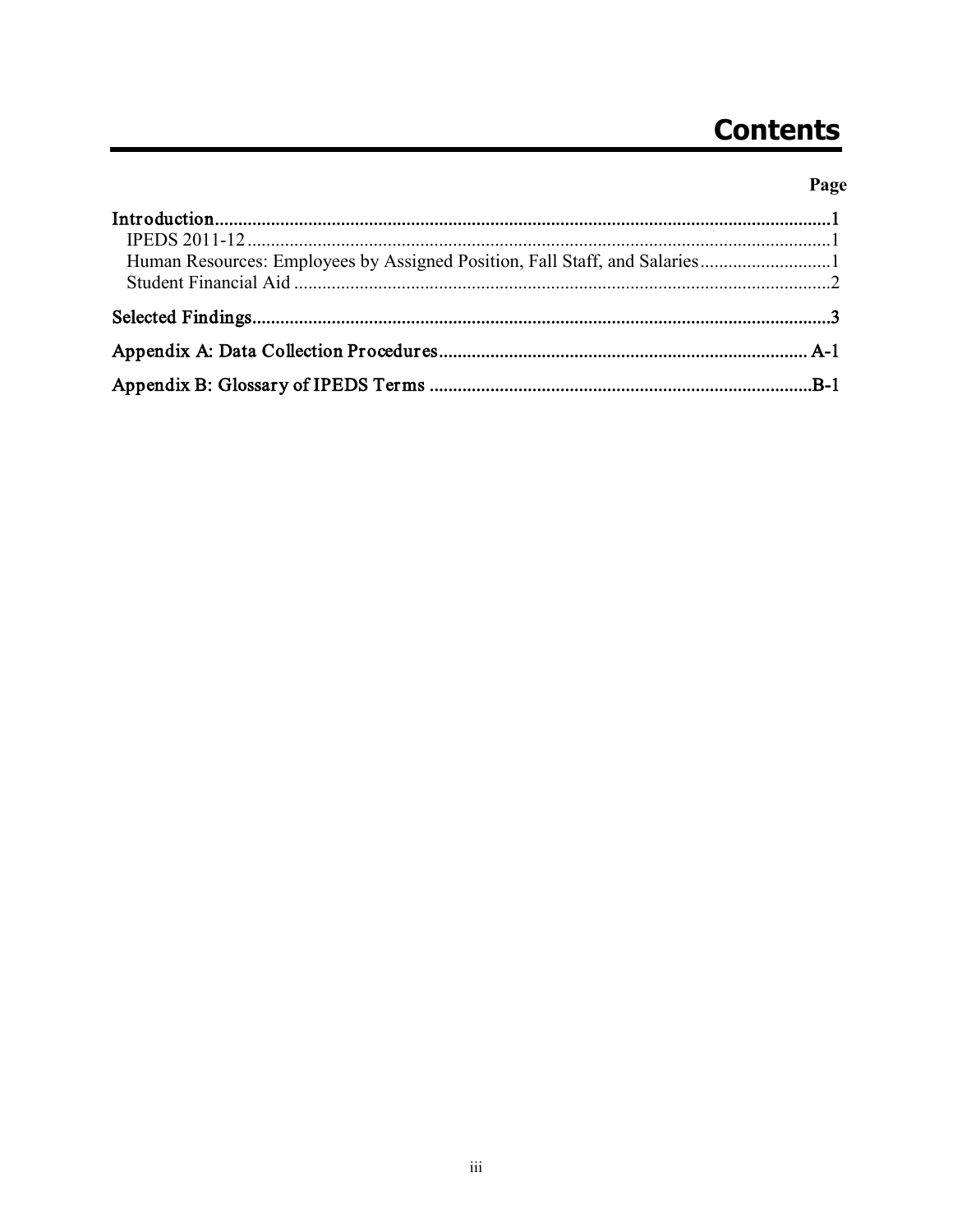## **Introduction**

The Integrated Postsecondary Education Data System (IPEDS) collects institution-level data from postsecondary institutions in the United States (50 states and the District of Columbia) and other U.S. jurisdictions (see appendix A for a list of other U.S. jurisdictions). This First Look presents findings from the provisional data of the IPEDS winter 2011-12 data collection, which included two survey components: Human Resources, which collects staff counts for fall 2011 and salary information for full-time instructional staff covering academic year 2011-12; and Student Financial Aid, which collects the number of undergraduate students receiving aid as well as the amount of aid received by those students. Data for both components were collected through the IPEDS web-based data collection system. Detailed information about the study methodology can be found at [http://nces.ed.gov/pubsearch/pubsinfo.asp?pubid=2012293.](http://nces.ed.gov/pubsearch/pubsinfo.asp?pubid=2012293)

This *First Look* provides users with an opportunity to access fully reviewed, edited, and imputed IPEDS data. These provisional data are an update to the previously released preliminary data, which were not extensively reviewed or edited. Final data, including revisions to the provisional data submitted by institutions after the close of data collection, will be available during the following collection year (2012-13).

The purpose of this report is to introduce new data through the presentation of tables containing descriptive information. Selected findings have been chosen to demonstrate the range of information available when using the IPEDS data rather than to discuss all of the observed differences, and they are not meant to emphasize any particular issue. Not all data collected during the winter 2011-12 collection are displayed in this *First Look*; however, all data from the winter 2011-12 collection are publicly available through the IPEDS Data Center, found at [http://nces.ed.gov/ipeds/datacenter.](http://nces.ed.gov/ipeds/datacenter)

## **IPEDS 2011-12**

 $\overline{a}$ 

Participation in IPEDS was required for institutions and administrative offices that participated in Title IV federal student financial aid programs such as Pell Grants or Stafford Loans during the 20[1](#page-5-0)1-12 academic year.<sup>1</sup> A total of 7,398 institutions and 81 administrative offices (central or system offices) in the United States and other U.S. jurisdictions were expected to participate in the winter collection. Tables in this report focus on the 7,312 Title IV entities in the United States; however, data from institutions and administrative offices in both the United States and other U.S. jurisdictions are available for download.

Detailed definitions of terms used in this report are available in the glossary (appendix B).

## **Human Resources: Employees by Assigned Position, Fall Staff, and Salaries**

The Human Resources component consists of three sections: Employees by Assigned Position (EAP), Fall Staff, and Salaries.

<span id="page-5-0"></span><sup>1</sup> Institutions participating in Title IV programs are accredited by an agency or organization recognized by the Secretary of the U.S. Department of Education, have a program of more than 300 clock hours or 8 credit hours, have been in business for at least 2 years, and have a signed Program Participation Agreement with the Office of Postsecondary Education, U.S. Department of Education.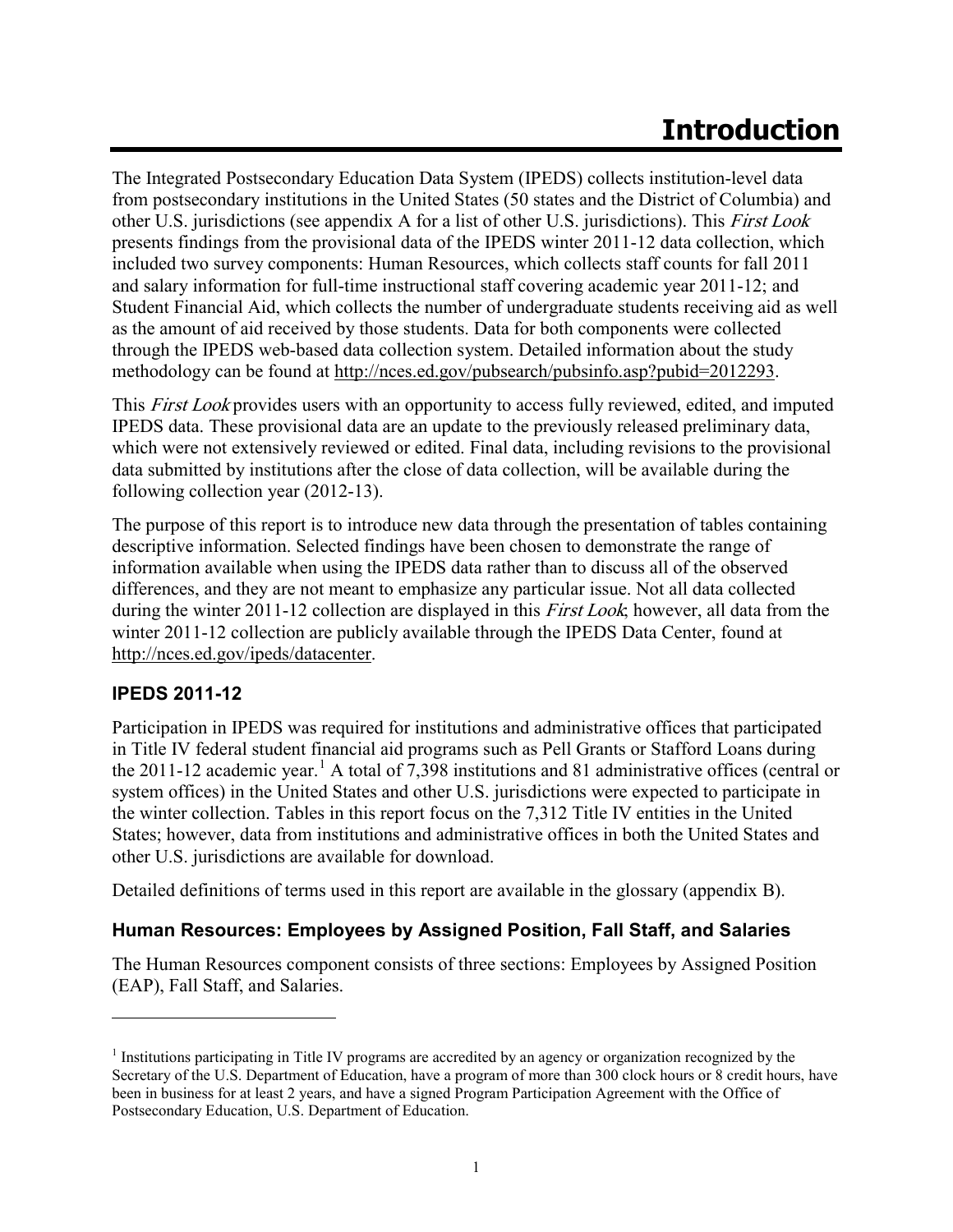The EAP section collects the number of staff employed by each institution by medical school staff status, employment status (full or part time), faculty status, and primary function/ occupational activity.

The Fall Staff section collects the number of staff by employment status (full or part time), gender, race/ethnicity, faculty status, contract length, academic rank, and primary function/ occupational activity. This section also collects data on newly hired full-time permanent staff.

The Salaries section collects data on full-time instructional staff—that is, those persons classified as either primarily instruction or instruction combined with research and/or public service (except those reported in the medical schools part of the EAP section).

## **Student Financial Aid**

Beginning in the 2011-12 IPEDS collection year, the Student Financial Aid component was moved from the spring collection to the winter collection to aid in the timing of the net price of attendance calculations displayed on College Navigator [\(http://nces.ed.gov/collegenavigator\)](http://nces.ed.gov/collegenavigator). This component collected data on the number of undergraduate students receiving aid and the amount of aid received, with particular emphasis on full-time, first-time degree/certificateseeking undergraduate financial aid recipients for the 2010-11 academic year. In addition to the number of full-time, first-time degree/certificate-seeking undergraduate aid recipients and the amount of aid, the necessary student counts and aid amounts are collected to calculate the net price of attendance for two subsets of full-time, first-time degree/certificate-seeking undergraduate students: recipients of any grant aid, and recipients of any Title IV aid.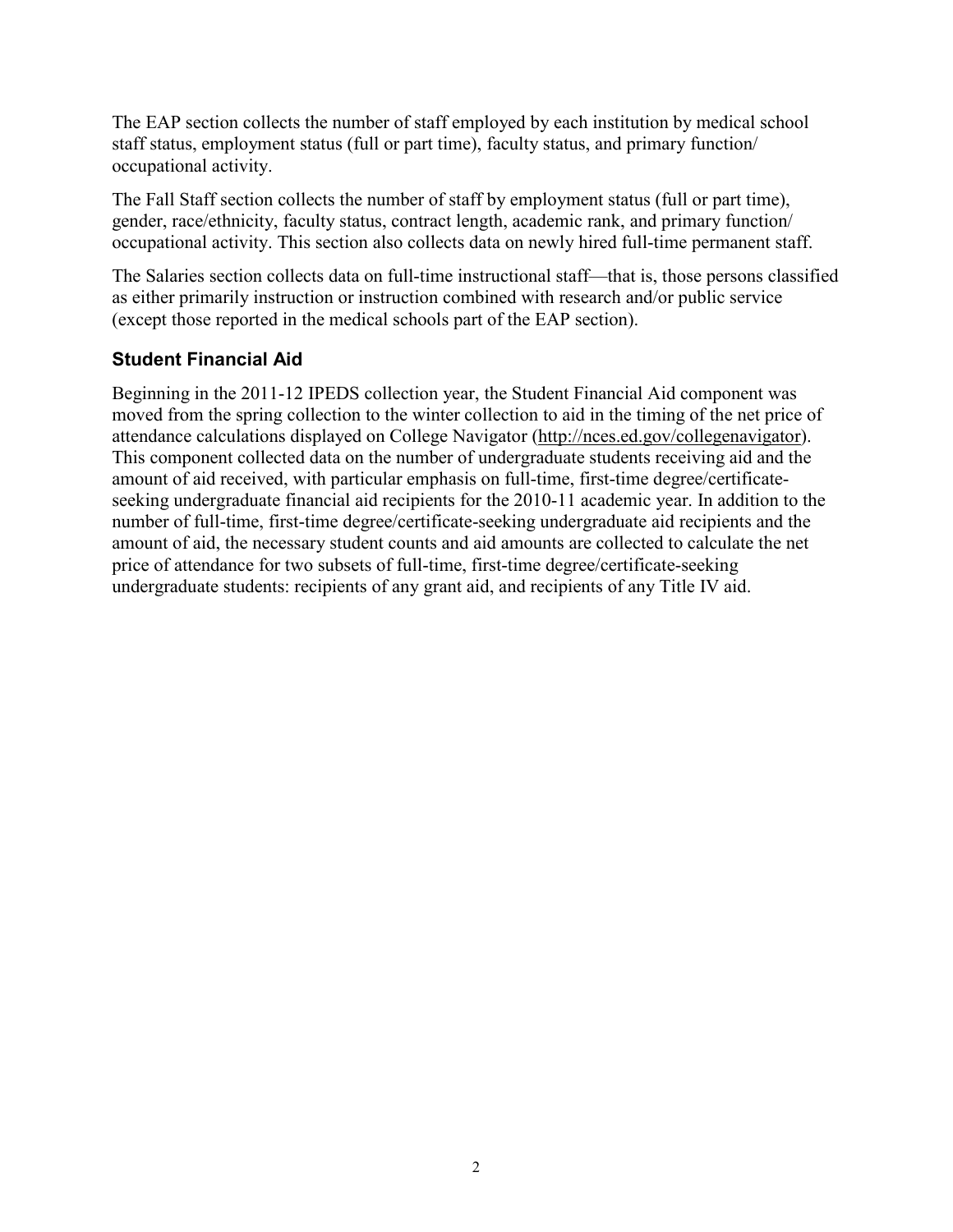- Title IV institutions and administrative offices reported employing approximately 3.9 million individuals in fall 2011 (table 1). Of the 3.9 million individuals, about 2.5 million were reported to be employed full time and about 1.4 million were reported to be employed part time.
- Among full-time, first time degree/certificate-seeking undergraduate students receiving any grant aid, differences in average price of attendance before aid and net price of attendance<sup>[2](#page-7-0)</sup> for the 2010-11 academic year varied by institutional sector (table 2). For those attending public 4-year institutions, average price before aid was approximately \$17,600 and net price was about \$11,000; for those attending nonprofit 4-year institutions, average price before aid was roughly \$34,000 and net price was about \$19,800; and for those attending for-profit 4 year institutions, average price before aid was approximately \$27,900 and net price was about \$22,500.

 $\overline{a}$ 

<span id="page-7-0"></span> $2$  Net price of attendance is calculated as the price of attendance before aid minus the average grant aid received by the students whose net price is being described. The calculation of net price of attendance does not include loan aid.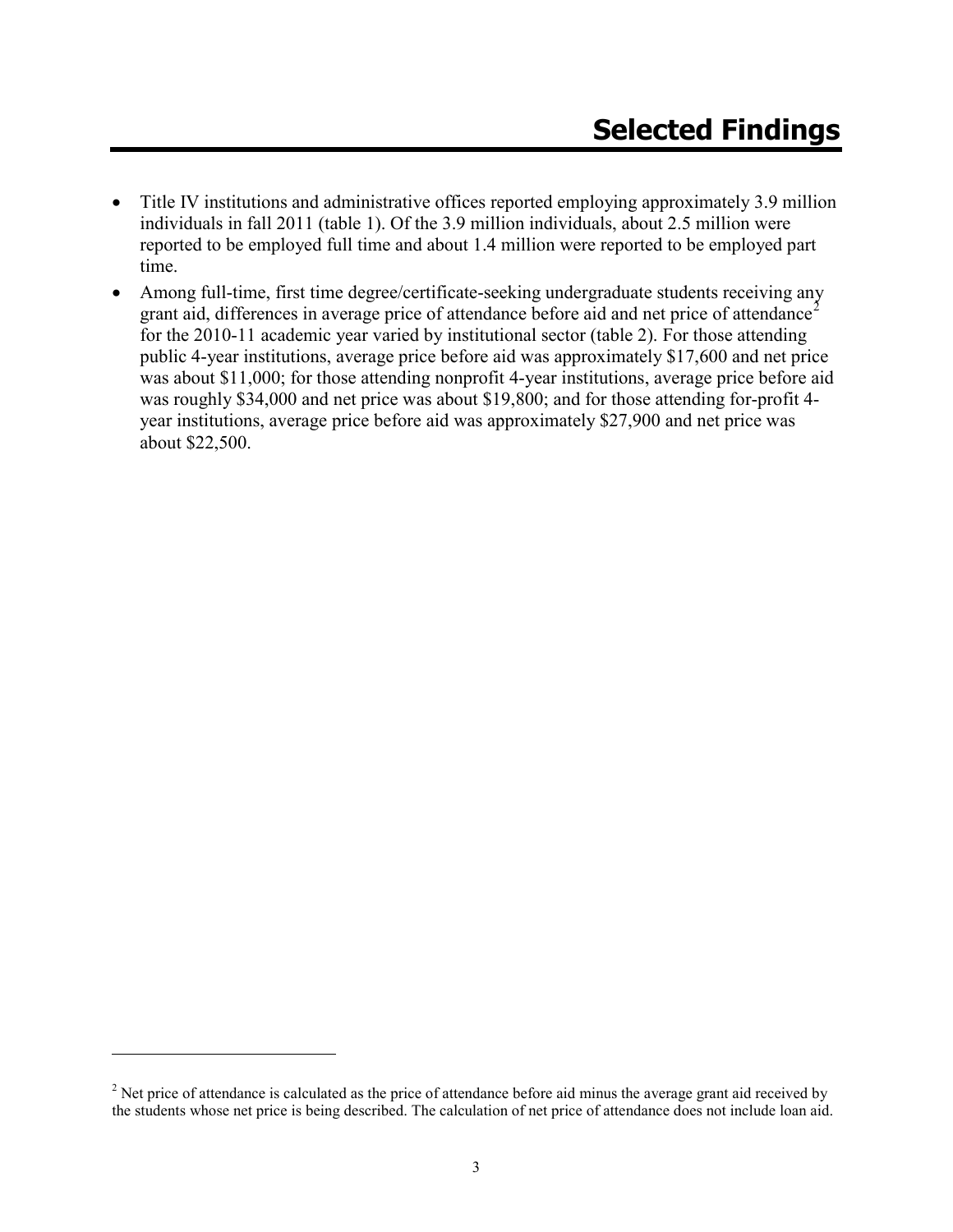Table 1. Number of staff at Title IV institutions and administrative offices, by level of institution, medical school staff status, employment status, control of institution, and primary function/occupational activity: United States, fall 2011

|                                                                               |           | 4-year                                                                                                                        |         |                                                                            |                              |                 |        |                                   |           |        |            |                                                                                     |             |                  |              |
|-------------------------------------------------------------------------------|-----------|-------------------------------------------------------------------------------------------------------------------------------|---------|----------------------------------------------------------------------------|------------------------------|-----------------|--------|-----------------------------------|-----------|--------|------------|-------------------------------------------------------------------------------------|-------------|------------------|--------------|
|                                                                               |           |                                                                                                                               |         |                                                                            | Staff (except those in       |                 |        |                                   |           |        |            |                                                                                     |             |                  |              |
|                                                                               |           | All staff                                                                                                                     |         |                                                                            | medical schools <sup>1</sup> |                 |        | Medical school <sup>1</sup> staff |           |        | $2$ -year  |                                                                                     |             | Less-than-2-year |              |
| Control of institution and primary                                            |           | Full-                                                                                                                         | Part-   |                                                                            | Full-                        | Part-           |        | Full-                             | Part-     |        | Full-      | Part-                                                                               |             | Full-            | Part-        |
| function/occupational activity                                                | Total     | time                                                                                                                          | time    | Total                                                                      | time                         | time            | Total  | time                              | time      | Total  | time       | time                                                                                | Total       | time             | time         |
| <b>Total staff</b>                                                            |           | 3,920,836 2,489,533 1,431,303 2,762,924 1,783,278 979,646 378,440 314,353 64,087 723,944 354,319 369,625 55,528 37,583 17,945 |         |                                                                            |                              |                 |        |                                   |           |        |            |                                                                                     |             |                  |              |
| Staff whose primary responsibility is<br>instruction, research, and/or public |           |                                                                                                                               |         |                                                                            |                              |                 |        |                                   |           |        |            |                                                                                     |             |                  |              |
| service                                                                       | 1,565,504 | 784.639                                                                                                                       | 780.865 | 987.886                                                                    |                              |                 |        |                                   |           |        |            | 528,401 459,485 127,872 107,833 20,039 421,233 132,912 288,321 28,513 15,493 13,020 |             |                  |              |
| Primarily instruction                                                         | 1,195,544 | 499.080                                                                                                                       | 696,464 | 728,642                                                                    |                              | 330,229 398,413 | 30,615 |                                   |           |        |            | 23,682 6,933 407,774 129,676 278,098 28,513 15,493 13,020                           |             |                  |              |
| Instruction combined with research                                            |           |                                                                                                                               |         |                                                                            |                              |                 |        |                                   |           |        |            |                                                                                     |             |                  |              |
| and/or public service                                                         | 273,222   | 208,473                                                                                                                       | 64,749  | 197,768                                                                    | 147,892                      | 49,876          | 66,494 | 57,879                            | 8,615     | 8,960  | 2,702      | 6,258                                                                               |             |                  |              |
| Primarily research                                                            | 71,357    | 59,953                                                                                                                        | 11,404  | 50,118                                                                     | 41,541                       | 8,577           | 21,153 | 18,366                            | 2.787     | 86     | 46         | 40                                                                                  |             |                  |              |
| Primarily public service <sup>2</sup>                                         | 25,381    | 17.133                                                                                                                        | 8,248   | 11.358                                                                     | 8.739                        | 2.619           | 9.610  | 7.906                             | 1.704     | 4.413  | 488        | 3.925                                                                               |             |                  |              |
| Executive/administrative/managerial                                           | 248,982   | 241,136                                                                                                                       | 7,846   | 181,618                                                                    | 176,437                      | 5,181           | 21.602 | 20,548                            | 1.054     | 38,011 | 36,920     | 1,091                                                                               | 7,751       | 7,231            | 520          |
| Other professional (support/service)                                          | 816,166   | 708,924                                                                                                                       | 107,242 | 605,411                                                                    | 532.472                      | 72,939          |        | 119,364 104,719 14,645            |           | 83,897 | 65,262     | 18,635                                                                              | 7,494       | 6,471            | .023         |
| Graduate assistants <sup>3</sup>                                              | 355,916   |                                                                                                                               | 355,916 | 335,752                                                                    |                              | + 335,752       | 20,164 |                                   | $+20,164$ |        | $^\dagger$ |                                                                                     |             | $\mathsf{t}$     | $\mathsf{t}$ |
| Technical and paraprofessional                                                | 199,538   | 158,473                                                                                                                       | 41,065  | 117,656                                                                    | 96.093                       | 21,563          | 35,986 | 32,365                            | 3,621     | 43,701 | 28,539     | 15,162                                                                              | 2,195       | 1,476            | 719          |
| Clerical and secretarial                                                      | 436,018   | 340.600                                                                                                                       | 95,418  | 291,390                                                                    | 236,244                      | 55.146          | 45,245 | 41.389                            | 3,856     | 92,402 | 57.700     | 34.702                                                                              | 6.981       | 5,267            | 1,714        |
| Skilled crafts                                                                | 61,130    | 58,448                                                                                                                        | 2,682   | 53,957                                                                     | 52,208                       | 1.749           | 1,210  | 1,181                             | 29        | 5.663  | 4,873      | 790                                                                                 | 300         | 186              | 114          |
| Service/maintenance                                                           | 237,582   | 197,313                                                                                                                       | 40,269  | 189,254                                                                    | 161,423                      | 27,831          | 6,997  | 6,318                             | 679       | 39.037 | 28,113     | 10.924                                                                              | 2.294       | 1.459            | 835          |
| <b>Public</b>                                                                 |           | 2,508,820 1,552,455                                                                                                           | 956.365 | 1,629,496 1,065,560 563,936 213,740 172,083 41,657 652,895 307,905 344,990 |                              |                 |        |                                   |           |        |            |                                                                                     | 12.689      | 6.907            | 5,782        |
| Staff whose primary responsibility is<br>instruction, research, and/or public |           |                                                                                                                               |         |                                                                            |                              |                 |        |                                   |           |        |            |                                                                                     |             |                  |              |
| service                                                                       | 967.946   | 501.902                                                                                                                       | 466.044 | 502.914                                                                    |                              | 320.827 182.087 | 72,647 |                                   |           |        |            | 61,351 11,296 384,425 116,405 268,020                                               | 7,960       | 3,319            | 4,641        |
| Primarily instruction                                                         | 714,397   | 308,247                                                                                                                       | 406,150 | 317,372                                                                    |                              | 177,434 139,938 | 17,829 | 14.166                            |           |        |            | 3,663 371,236 113,328 257,908                                                       | 7.960       | 3,319            | 4.641        |
| Instruction combined with research                                            |           |                                                                                                                               |         |                                                                            |                              |                 |        |                                   |           |        |            |                                                                                     |             |                  |              |
| and/or public service                                                         | 190,412   | 144,800                                                                                                                       | 45,612  | 142,159                                                                    | 108,307                      | 33,852          | 39,513 | 33,915                            | 5,598     | 8,740  | 2,578      | 6,162                                                                               |             |                  |              |
| Primarily research                                                            | 45,463    | 37,748                                                                                                                        | 7,715   | 33,397                                                                     | 27,144                       | 6,253           | 11,991 | 10,566                            | 1,425     | 75     | 38         | 37                                                                                  |             |                  |              |
| Primarily public service <sup>2</sup>                                         | 17.674    | 11.107                                                                                                                        | 6.567   | 9.986                                                                      | 7.942                        | 2.044           | 3,314  | 2.704                             | 610       | 4.374  | 461        | 3.913                                                                               |             |                  |              |
| Executive/administrative/managerial                                           | 113,903   | 110,392                                                                                                                       | 3,511   | 77,028                                                                     | 74,857                       | 2.171           | 7,885  | 7,383                             | 502       | 28,139 | 27,397     | 742                                                                                 | 851         | 755              | 96           |
| Other professional (support/service)                                          | 515,492   | 444.291                                                                                                                       | 71,201  | 368,951                                                                    | 325.400                      | 43,551          | 75,324 | 65.419                            | 9,905     | 70,313 | 52,762     | 17,551                                                                              | 904         | 710              | 194          |
| Graduate assistants <sup>3</sup>                                              | 285,905   |                                                                                                                               | 285,905 | 270,413                                                                    |                              | + 270,413       | 15,492 |                                   | $+15,492$ |        | t          | $^\dagger$                                                                          | $\mathbf t$ | $\ddagger$       | $\ddagger$   |
| Technical and paraprofessional                                                | 146,131   | 114,023                                                                                                                       | 32,108  | 85,796                                                                     | 70,570                       | 15,226          | 17,198 | 15,236                            | 1,962     | 42,517 | 27,806     | 14,711                                                                              | 620         | 411              | 209          |
| Clerical and secretarial                                                      | 276,250   | 206,623                                                                                                                       | 69,627  | 167,771                                                                    | 133,706                      | 34,065          | 22,342 | 20,123                            | 2,219     | 84,815 | 51,782     | 33,033                                                                              | 1,322       | 1,012            | 310          |
| Skilled crafts                                                                | 45,880    | 43,921                                                                                                                        | 1,959   | 39,704                                                                     | 38,586                       | 1,118           | 482    | 462                               | 20        | 5,554  | 4,796      | 758                                                                                 | 140         | 77               | 63           |
| Service/maintenance                                                           | 157,313   | 131.303                                                                                                                       | 26,010  | 116.919                                                                    | 101.614                      | 15.305          | 2,370  | 2,109                             | 261       | 37.132 | 26.957     | 10,175                                                                              | 892         | 623              | 269          |

See notes at end of table.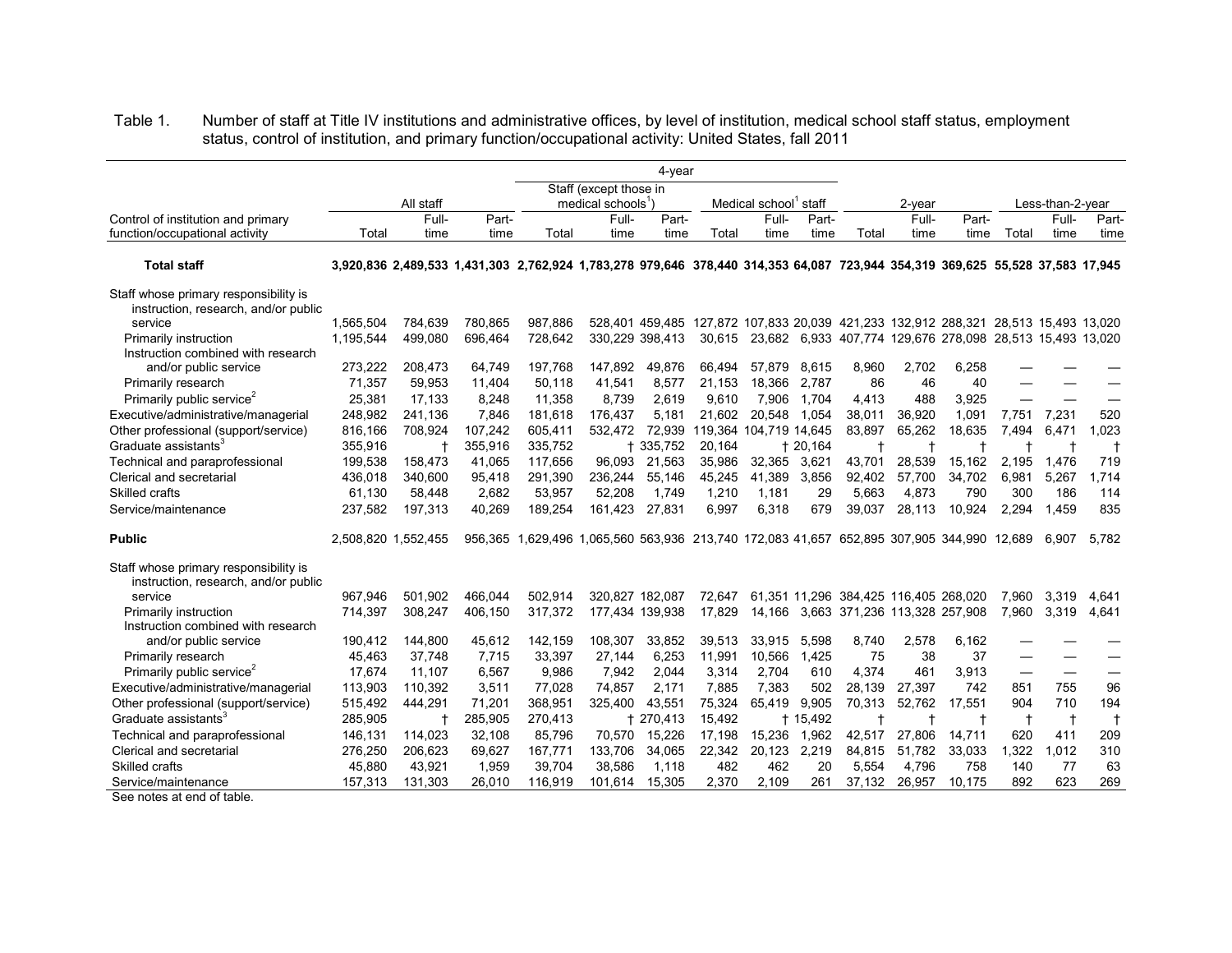Table 1. Number of staff at Title IV institutions and administrative offices, by level of institution, medical school staff status, employment status, control of institution, and primary function/occupational activity: United States, fall 2011—Continued

| Staff (except those in<br>Medical school <sup>1</sup> staff<br>All staff<br>medical schools <sup>1</sup><br>2-year<br>Less-than-2-year<br>Control of institution and primary<br>Full-<br>Part-<br>Full-<br>Full-<br>Part-<br>Full-<br>Part-<br>Part-<br>Full-<br>Part-<br>function/occupational activity<br>Total<br>time<br>Total<br>time<br>time<br>Total<br>time<br>time<br>Total<br>time<br>Total<br>time<br>time<br>time<br>time<br>632<br>1.674<br>341,859<br>946.738<br>631,460 315,278 164,700 142,270 22,430<br>9,382<br>5.863<br>3,519<br>2,306<br><b>Private nonprofit</b><br>1.123.126<br>781,267<br>Staff whose primary responsibility is<br>instruction, research, and/or public<br>service<br>435.042<br>193,792<br>373,766<br>191,788 181,978<br>8,743<br>920<br>516<br>404<br>241,250<br>55,225<br>46,482<br>5,131<br>2,464<br>2,667<br>3,270<br>2,435<br>920<br>516<br>404<br>319,789<br>150,170<br>169,619<br>300,982<br>137,703 163,279<br>12,786<br>9,516<br>5,101<br>2,666<br>Primarily instruction<br>Instruction combined with research<br>18,830<br>26<br>26<br>81,788<br>62,958<br>54,781<br>38,968<br>15,813<br>26,981<br>23,964<br>3,017<br>$\Omega$<br>and/or public service<br>25,820<br>3,678<br>Primarily research<br>22,142<br>16,657<br>14,341<br>2,316<br>9,162<br>7,800<br>1,362<br>$\mathbf{1}$<br>$\mathbf 1$<br>$\Omega$<br>$\overline{2}$<br>Primarily public service <sup>2</sup><br>1.665<br>1.094<br>3<br>7,645<br>5.980<br>1,346<br>776<br>570<br>6.296<br>5,202<br>$\mathbf 1$<br>39<br>Executive/administrative/managerial<br>3,478<br>86.600<br>13,165<br>552<br>1,197<br>1,122<br>75<br>437<br>398<br>104,763<br>101.285<br>89,412<br>2,812<br>13,717<br>1.474<br>231<br>370<br>91<br>238,350<br>32,856<br>192,375<br>164,581<br>27.794<br>44,040<br>39,300<br>4.740<br>1.243<br>461<br>205.494 |                                      |  |  |  |  |
|-------------------------------------------------------------------------------------------------------------------------------------------------------------------------------------------------------------------------------------------------------------------------------------------------------------------------------------------------------------------------------------------------------------------------------------------------------------------------------------------------------------------------------------------------------------------------------------------------------------------------------------------------------------------------------------------------------------------------------------------------------------------------------------------------------------------------------------------------------------------------------------------------------------------------------------------------------------------------------------------------------------------------------------------------------------------------------------------------------------------------------------------------------------------------------------------------------------------------------------------------------------------------------------------------------------------------------------------------------------------------------------------------------------------------------------------------------------------------------------------------------------------------------------------------------------------------------------------------------------------------------------------------------------------------------------------------------------------------------------------------------------------------------------------------------------------------------------------------|--------------------------------------|--|--|--|--|
|                                                                                                                                                                                                                                                                                                                                                                                                                                                                                                                                                                                                                                                                                                                                                                                                                                                                                                                                                                                                                                                                                                                                                                                                                                                                                                                                                                                                                                                                                                                                                                                                                                                                                                                                                                                                                                                 |                                      |  |  |  |  |
|                                                                                                                                                                                                                                                                                                                                                                                                                                                                                                                                                                                                                                                                                                                                                                                                                                                                                                                                                                                                                                                                                                                                                                                                                                                                                                                                                                                                                                                                                                                                                                                                                                                                                                                                                                                                                                                 |                                      |  |  |  |  |
|                                                                                                                                                                                                                                                                                                                                                                                                                                                                                                                                                                                                                                                                                                                                                                                                                                                                                                                                                                                                                                                                                                                                                                                                                                                                                                                                                                                                                                                                                                                                                                                                                                                                                                                                                                                                                                                 |                                      |  |  |  |  |
|                                                                                                                                                                                                                                                                                                                                                                                                                                                                                                                                                                                                                                                                                                                                                                                                                                                                                                                                                                                                                                                                                                                                                                                                                                                                                                                                                                                                                                                                                                                                                                                                                                                                                                                                                                                                                                                 |                                      |  |  |  |  |
|                                                                                                                                                                                                                                                                                                                                                                                                                                                                                                                                                                                                                                                                                                                                                                                                                                                                                                                                                                                                                                                                                                                                                                                                                                                                                                                                                                                                                                                                                                                                                                                                                                                                                                                                                                                                                                                 |                                      |  |  |  |  |
|                                                                                                                                                                                                                                                                                                                                                                                                                                                                                                                                                                                                                                                                                                                                                                                                                                                                                                                                                                                                                                                                                                                                                                                                                                                                                                                                                                                                                                                                                                                                                                                                                                                                                                                                                                                                                                                 |                                      |  |  |  |  |
|                                                                                                                                                                                                                                                                                                                                                                                                                                                                                                                                                                                                                                                                                                                                                                                                                                                                                                                                                                                                                                                                                                                                                                                                                                                                                                                                                                                                                                                                                                                                                                                                                                                                                                                                                                                                                                                 |                                      |  |  |  |  |
|                                                                                                                                                                                                                                                                                                                                                                                                                                                                                                                                                                                                                                                                                                                                                                                                                                                                                                                                                                                                                                                                                                                                                                                                                                                                                                                                                                                                                                                                                                                                                                                                                                                                                                                                                                                                                                                 |                                      |  |  |  |  |
|                                                                                                                                                                                                                                                                                                                                                                                                                                                                                                                                                                                                                                                                                                                                                                                                                                                                                                                                                                                                                                                                                                                                                                                                                                                                                                                                                                                                                                                                                                                                                                                                                                                                                                                                                                                                                                                 |                                      |  |  |  |  |
|                                                                                                                                                                                                                                                                                                                                                                                                                                                                                                                                                                                                                                                                                                                                                                                                                                                                                                                                                                                                                                                                                                                                                                                                                                                                                                                                                                                                                                                                                                                                                                                                                                                                                                                                                                                                                                                 |                                      |  |  |  |  |
|                                                                                                                                                                                                                                                                                                                                                                                                                                                                                                                                                                                                                                                                                                                                                                                                                                                                                                                                                                                                                                                                                                                                                                                                                                                                                                                                                                                                                                                                                                                                                                                                                                                                                                                                                                                                                                                 |                                      |  |  |  |  |
|                                                                                                                                                                                                                                                                                                                                                                                                                                                                                                                                                                                                                                                                                                                                                                                                                                                                                                                                                                                                                                                                                                                                                                                                                                                                                                                                                                                                                                                                                                                                                                                                                                                                                                                                                                                                                                                 |                                      |  |  |  |  |
|                                                                                                                                                                                                                                                                                                                                                                                                                                                                                                                                                                                                                                                                                                                                                                                                                                                                                                                                                                                                                                                                                                                                                                                                                                                                                                                                                                                                                                                                                                                                                                                                                                                                                                                                                                                                                                                 | Other professional (support/service) |  |  |  |  |
| Graduate assistants <sup>3</sup><br>69,376<br>69,376<br>64,704<br>4,672<br>4,672<br>$\ddagger$<br>64,704<br>$\ddagger$<br>$\ddagger$<br>$\ddagger$<br>$\mathsf{t}$<br>$^\dagger$                                                                                                                                                                                                                                                                                                                                                                                                                                                                                                                                                                                                                                                                                                                                                                                                                                                                                                                                                                                                                                                                                                                                                                                                                                                                                                                                                                                                                                                                                                                                                                                                                                                                |                                      |  |  |  |  |
| 15<br>7,556<br>225<br>150<br>75<br>34<br>49,301<br>41,745<br>30,239<br>24,432<br>5,807<br>18,788<br>17,129<br>1,659<br>49<br>Technical and paraprofessional                                                                                                                                                                                                                                                                                                                                                                                                                                                                                                                                                                                                                                                                                                                                                                                                                                                                                                                                                                                                                                                                                                                                                                                                                                                                                                                                                                                                                                                                                                                                                                                                                                                                                     |                                      |  |  |  |  |
| 53<br>21,534<br>91,873<br>21,266<br>1,637<br>874<br>603<br>271<br>258<br>Clerical and secretarial<br>135,534<br>114,000<br>19,573<br>22,903<br>311<br>111,446                                                                                                                                                                                                                                                                                                                                                                                                                                                                                                                                                                                                                                                                                                                                                                                                                                                                                                                                                                                                                                                                                                                                                                                                                                                                                                                                                                                                                                                                                                                                                                                                                                                                                   |                                      |  |  |  |  |
| 635<br>728<br>9<br>39<br>26<br>13<br>11<br>9<br><b>Skilled crafts</b><br>14,933<br>14,298<br>13,544<br>611<br>719<br>14,155                                                                                                                                                                                                                                                                                                                                                                                                                                                                                                                                                                                                                                                                                                                                                                                                                                                                                                                                                                                                                                                                                                                                                                                                                                                                                                                                                                                                                                                                                                                                                                                                                                                                                                                     |                                      |  |  |  |  |
| 255<br>28<br>12,632<br>4,627<br>4,209<br>442<br>187<br>117<br>89<br>75,827<br>63,195<br>70,641<br>58,642<br>11,999<br>418<br>Service/maintenance                                                                                                                                                                                                                                                                                                                                                                                                                                                                                                                                                                                                                                                                                                                                                                                                                                                                                                                                                                                                                                                                                                                                                                                                                                                                                                                                                                                                                                                                                                                                                                                                                                                                                                |                                      |  |  |  |  |
| <b>Private for-profit</b><br>133,079<br>186,690<br>86,258 100,432<br>$\ddagger$<br>ŧ<br>40,551 21,116<br>288,890<br>155,811<br>61,667<br>40,533 29,002<br>11,531                                                                                                                                                                                                                                                                                                                                                                                                                                                                                                                                                                                                                                                                                                                                                                                                                                                                                                                                                                                                                                                                                                                                                                                                                                                                                                                                                                                                                                                                                                                                                                                                                                                                                |                                      |  |  |  |  |
| Staff whose primary responsibility is                                                                                                                                                                                                                                                                                                                                                                                                                                                                                                                                                                                                                                                                                                                                                                                                                                                                                                                                                                                                                                                                                                                                                                                                                                                                                                                                                                                                                                                                                                                                                                                                                                                                                                                                                                                                           |                                      |  |  |  |  |
| instruction, research, and/or public                                                                                                                                                                                                                                                                                                                                                                                                                                                                                                                                                                                                                                                                                                                                                                                                                                                                                                                                                                                                                                                                                                                                                                                                                                                                                                                                                                                                                                                                                                                                                                                                                                                                                                                                                                                                            |                                      |  |  |  |  |
| 162,516<br>121,029<br>111,206<br>15,786<br>19,633 11,658<br>service<br>41.487<br>95,420<br>$^\dagger$<br>14,043 17,634<br>7,975<br>31.677                                                                                                                                                                                                                                                                                                                                                                                                                                                                                                                                                                                                                                                                                                                                                                                                                                                                                                                                                                                                                                                                                                                                                                                                                                                                                                                                                                                                                                                                                                                                                                                                                                                                                                       |                                      |  |  |  |  |
| $\ddagger$<br>40,663<br>120,695<br>110,288<br>15,092<br>95,196<br>$\ddagger$<br>13,913 17,524<br>7,975<br>161,358<br>31.437<br>19,633 11,658<br>Primarily instruction<br>Instruction combined with research                                                                                                                                                                                                                                                                                                                                                                                                                                                                                                                                                                                                                                                                                                                                                                                                                                                                                                                                                                                                                                                                                                                                                                                                                                                                                                                                                                                                                                                                                                                                                                                                                                     |                                      |  |  |  |  |
| 1,022<br>715<br>307<br>828<br>211<br>194<br>98<br>96<br>617<br>and/or public service                                                                                                                                                                                                                                                                                                                                                                                                                                                                                                                                                                                                                                                                                                                                                                                                                                                                                                                                                                                                                                                                                                                                                                                                                                                                                                                                                                                                                                                                                                                                                                                                                                                                                                                                                            |                                      |  |  |  |  |
| 63<br>56<br>8<br>$\overline{7}$<br>3<br>74<br>11<br>64<br>$^\dagger$<br>10<br>Primarily research                                                                                                                                                                                                                                                                                                                                                                                                                                                                                                                                                                                                                                                                                                                                                                                                                                                                                                                                                                                                                                                                                                                                                                                                                                                                                                                                                                                                                                                                                                                                                                                                                                                                                                                                                |                                      |  |  |  |  |
| 5<br>Primarily public service <sup>2</sup><br>62<br>46<br>26<br>21<br>36<br>25<br>11<br>16                                                                                                                                                                                                                                                                                                                                                                                                                                                                                                                                                                                                                                                                                                                                                                                                                                                                                                                                                                                                                                                                                                                                                                                                                                                                                                                                                                                                                                                                                                                                                                                                                                                                                                                                                      |                                      |  |  |  |  |
| 385<br>Executive/administrative/managerial<br>30,316<br>29,459<br>857<br>15.178<br>14,980<br>198<br>8.675<br>8.401<br>274<br>6,463<br>6,078                                                                                                                                                                                                                                                                                                                                                                                                                                                                                                                                                                                                                                                                                                                                                                                                                                                                                                                                                                                                                                                                                                                                                                                                                                                                                                                                                                                                                                                                                                                                                                                                                                                                                                     |                                      |  |  |  |  |
| 738<br>62.324<br>3.185<br>1,594<br>12,110<br>11,257<br>853<br>6,129<br>5,391<br>Other professional (support/service)<br>59,139<br>44.085<br>42,491<br>$\overline{1}$                                                                                                                                                                                                                                                                                                                                                                                                                                                                                                                                                                                                                                                                                                                                                                                                                                                                                                                                                                                                                                                                                                                                                                                                                                                                                                                                                                                                                                                                                                                                                                                                                                                                            |                                      |  |  |  |  |
| Graduate assistants <sup>3</sup><br>635<br>635<br>635<br>635<br>$\ddagger$<br>$\mathbf +$<br>$\ddagger$<br>$^\dagger$<br>$\mathsf{t}$<br>$\mathsf{t}$                                                                                                                                                                                                                                                                                                                                                                                                                                                                                                                                                                                                                                                                                                                                                                                                                                                                                                                                                                                                                                                                                                                                                                                                                                                                                                                                                                                                                                                                                                                                                                                                                                                                                           |                                      |  |  |  |  |
| 583<br>1,401<br>1,621<br>530<br>959<br>1,031<br>495<br>Technical and paraprofessional<br>4,106<br>2,705<br>1,091<br>376<br>1,526                                                                                                                                                                                                                                                                                                                                                                                                                                                                                                                                                                                                                                                                                                                                                                                                                                                                                                                                                                                                                                                                                                                                                                                                                                                                                                                                                                                                                                                                                                                                                                                                                                                                                                                |                                      |  |  |  |  |
| 10,665<br>1,508<br>6,713<br>5,315<br>3,997<br>1,351<br>Clerical and secretarial<br>24,234<br>19,977<br>4,257<br>12,173<br>1,398<br>5,348                                                                                                                                                                                                                                                                                                                                                                                                                                                                                                                                                                                                                                                                                                                                                                                                                                                                                                                                                                                                                                                                                                                                                                                                                                                                                                                                                                                                                                                                                                                                                                                                                                                                                                        |                                      |  |  |  |  |
| 229<br>98<br>78<br>20<br>70<br>51<br>100<br>49<br>Skilled crafts<br>317<br>88<br>19<br>149                                                                                                                                                                                                                                                                                                                                                                                                                                                                                                                                                                                                                                                                                                                                                                                                                                                                                                                                                                                                                                                                                                                                                                                                                                                                                                                                                                                                                                                                                                                                                                                                                                                                                                                                                      |                                      |  |  |  |  |
| 2.815<br>1.627<br>1.694<br>1.167<br>527<br>1.463<br>901<br>562<br>1.285<br>747<br>538<br>4.442<br>Service/maintenance                                                                                                                                                                                                                                                                                                                                                                                                                                                                                                                                                                                                                                                                                                                                                                                                                                                                                                                                                                                                                                                                                                                                                                                                                                                                                                                                                                                                                                                                                                                                                                                                                                                                                                                           |                                      |  |  |  |  |

† Not applicable.

— Not available. Non-degree-granting institutions and institutions with fewer than 15 full-time staff complete a combined (short) version of the EAP and Fall Staff sections of the Human Resources component. All instruction combined with research and/or public service staff are reported in the primarily instruction category. <sup>1</sup>

<sup>1</sup>Medical schools are defined as those with Doctor of Medicine (M.D.) and/or Doctor of Osteopathic Medicine (D.O.) programs. Also includes health or allied health schools or departments that are affiliated with (housed in or under the authority of) the medical school. No Title IV private for-profit institutions had medical schools during the 2011-12 collection year. <sup>2</sup>Staff whose specific assignments are for the purpose of carrying out public service activities such as agricultural extension services, clinical services, or continuing education.  $3$ By definition, all graduate assistants are part-time.

NOTE: Title IV institutions are those with a written agreement with the Secretary of Education that allows the institution to participate in any of the Title IV federal student financial assistance programs. Definitions for terms used in this table may be found in the Integrated Postsecondary Education Data System (IPEDS) online glossary located at [http://nces.ed.gov/ipeds/glossary.](http://nces.ed.gov/ipeds/glossary)

SOURCE: U.S. Department of Education, National Center for Education Statistics, Integrated Postsecondary Education Data Systems (IPEDS), Winter 2011-12, Human Resources component, Employees by Assigned Position section (provisional data).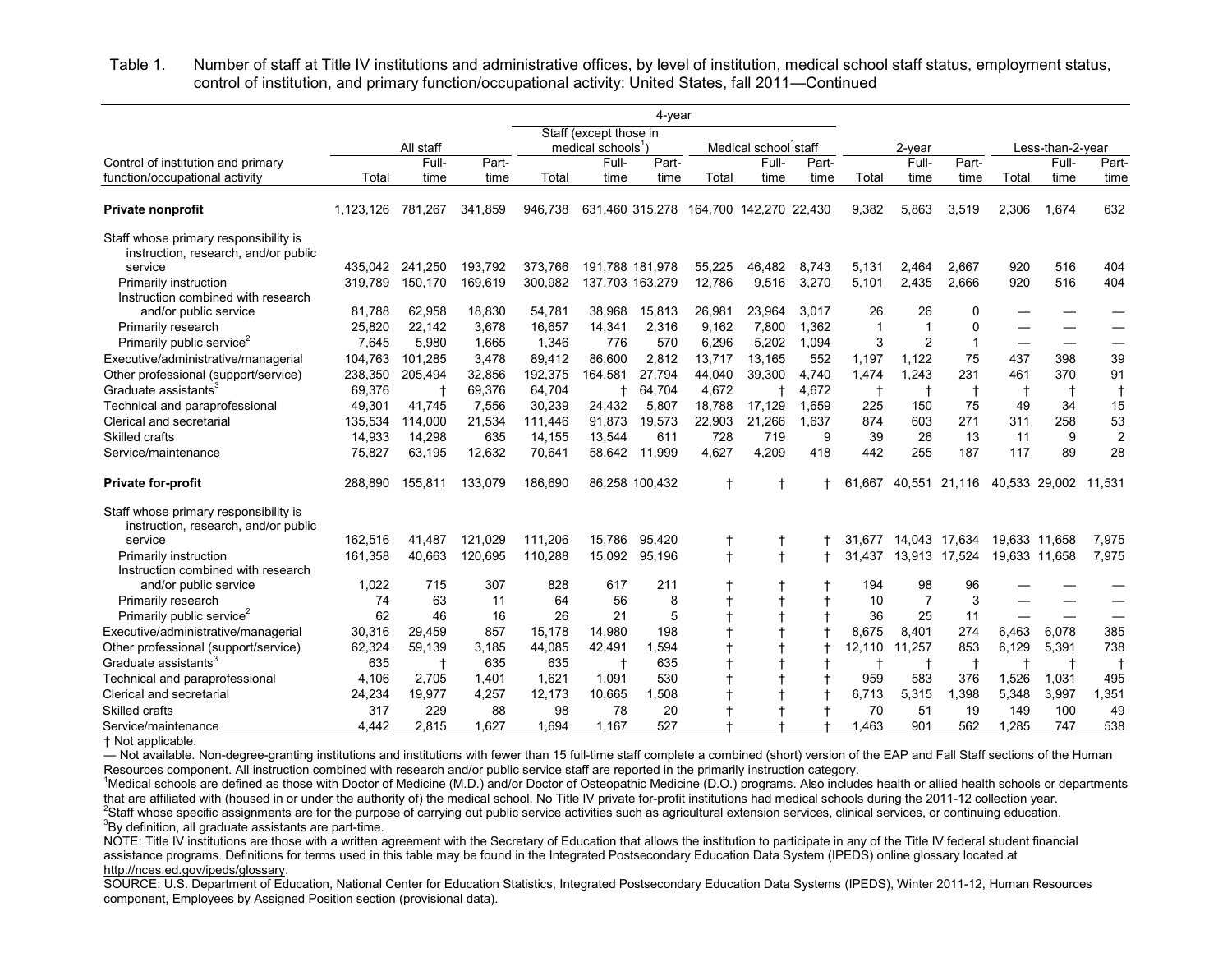Table 2. Average academic year price of attendance before aid, average grant/scholarship aid, and net price of attendance for full-time, first-time undergraduate students at Title IV institutions, by control of institution, level of institution, type of aid received, and family income level: United States, academic year 2010-11

|                                                |            | $\overline{\text{Public}}^2$           |                  |                          | Private nonprofit <sup>3</sup>   |          | Private for-profit <sup>3</sup> |                                  |               |  |
|------------------------------------------------|------------|----------------------------------------|------------------|--------------------------|----------------------------------|----------|---------------------------------|----------------------------------|---------------|--|
| Level of institution, type of aid              | Average    | Average<br>grant/<br>price scholarship |                  | Average<br>price         | Average<br>grant/<br>scholarship |          | Average<br>price                | Average<br>grant/<br>scholarship |               |  |
| received, and family income level <sup>1</sup> | before aid |                                        |                  | aid Net price before aid |                                  |          | aid Net price before aid        |                                  | aid Net price |  |
| 4-year                                         |            |                                        |                  |                          |                                  |          |                                 |                                  |               |  |
| Students receiving any grant aid               | \$17,563   |                                        | \$6,593 \$10,971 | \$33,960                 | \$14,200                         | \$19,760 | \$27,854                        | \$5,317                          | \$22,537      |  |
| Students receiving Title IV aid                |            |                                        |                  |                          |                                  |          |                                 |                                  |               |  |
| All family income levels                       | 17,574     | 5,928                                  | 11,646           | 33,979                   | 14,183                           | 19,796   | 27,824                          | 4,625                            | 23,199        |  |
| \$0-30,000                                     | 17,574     | 9,288                                  | 8,286            | 33,979                   | 18,190                           | 15,789   | 27,824                          | 5,472                            | 22,352        |  |
| \$30,001-48,000                                | 17,574     | 7,869                                  | 9,705            | 33,979                   | 17,687                           | 16,292   | 27,824                          | 4,517                            | 23,307        |  |
| \$48,001-75,000                                | 17,574     | 4,742                                  | 12,832           | 33,979                   | 15,262                           | 18,717   | 27,824                          | 2,467                            | 25,357        |  |
| \$75,001-110,000                               | 17,574     | 2,328                                  | 15,246           | 33,979                   | 13,090                           | 20,889   | 27,824                          | 962                              | 26,862        |  |
| \$110,001 and more                             | 17,574     | 1,703                                  | 15,871           | 33,979                   | 10,515                           | 23,464   | 27,824                          | 853                              | 26,972        |  |
| 2-year                                         |            |                                        |                  |                          |                                  |          |                                 |                                  |               |  |
| Students receiving any grant aid               | 11,396     | 4,633                                  | 6,763            | 23,141                   | 5,882                            | 17,259   | 24,479                          | 5,146                            | 19,333        |  |
| Students receiving Title IV aid                |            |                                        |                  |                          |                                  |          |                                 |                                  |               |  |
| All family income levels                       | 11,430     | 4,754                                  | 6,676            | 23,151                   | 5,207                            | 17,944   | 24,384                          | 4,507                            | 19,878        |  |
| \$0-30,000                                     | 11,430     | 5,520                                  | 5,910            | 23,151                   | 6,628                            | 16,523   | 24,384                          | 5,162                            | 19,222        |  |
| \$30,001-48,000                                | 11,430     | 4,597                                  | 6,833            | 23,151                   | 5,782                            | 17,369   | 24,384                          | 4,378                            | 20,007        |  |
| \$48,001-75,000                                | 11,430     | 2,732                                  | 8,697            | 23,151                   | 3,845                            | 19,306   | 24,384                          | 2,347                            | 22,037        |  |
| \$75,001-110,000                               | 11,430     | 1,304                                  | 10,125           | 23,151                   | 2,571                            | 20,580   | 24,384                          | 734                              | 23,651        |  |
| \$110,001 and more                             | 11,430     | 861                                    | 10,569           | 23,151                   | 2,578                            | 20,573   | 24,384                          | 289                              | 24,095        |  |
| Less-than-2-year                               |            |                                        |                  |                          |                                  |          |                                 |                                  |               |  |
| Students receiving any grant aid               | 12,741     | 5,018                                  | 7,723            | 19,861                   | 5,643                            | 14,218   | 23,117                          | 4,717                            | 18,400        |  |
| Students receiving Title IV aid                |            |                                        |                  |                          |                                  |          |                                 |                                  |               |  |
| All family income levels                       | 12,778     | 4,736                                  | 8,043            | 19,665                   | 5,538                            | 14,127   | 23,041                          | 4,243                            | 18,797        |  |
| \$0-30,000                                     | 12,778     | 4,816                                  | 7,962            | 19,665                   | 6,541                            | 13,125   | 23,041                          | 4,586                            | 18,454        |  |
| \$30,001-48,000                                | 12,778     | 5,566                                  | 7,212            | 19,665                   | 5,643                            | 14,022   | 23,041                          | 3,767                            | 19,274        |  |
| \$48,001-75,000                                | 12,778     | 3,513                                  | 9,265            | 19,665                   | 5,623                            | 14,042   | 23,041                          | 2,000                            | 21,041        |  |
| \$75,001-110,000                               | 12,778     | 2,289                                  | 10,489           | 19,665                   | 3,230                            | 16,436   | 23,041                          | 1,039                            | 22,001        |  |
| $4110,001$ and moro                            | 12779      | nnn.                                   | 11 979           | 10.665                   | nnn c                            | $17$ GGE | <b>22 041</b>                   | 1.650                            | 21.301        |  |

\$110,001 and more 12,778 900 11,878 19,665 23,041 3,000 17,665 23,041 1,650 21,391 1550 1550 17,665 23,041 1,650 21,391 1550 151,991 1,650 151,991 1,650 151,991 1,650 151,991 1,650 151,991 1,650 151,991 1,650 151,991 1,650 office to calculate the student's expected family contribution.

<sup>2</sup>Average price before aid, average grant/scholarship aid, and net price for public institutions is displayed for students paying in-state tuition.<br><sup>3</sup>Average price before aid, average grant/scholarship aid, and net pric <sup>3</sup>Average price before aid, average grant/scholarship aid, and net price for private nonprofit and private for-profit institutions is displayed for all students.

NOTE: Title IV institutions are those with a written agreement with the Secretary of Education that allows the institution to participate in any of the Title IV federal student financial assistance programs. The net price of attendance is the price actually charged to full-time, first-time undergraduate students receiving financial aid at an institution after deducting federal, state/local government, and institutional grant and scholarship aid. Because not all institutions have students at each income level, for the purposes of this table the net price is calculated as the average price before aid minus the average grant/scholarship aid. Average price before aid is calculated using the tuition and required fees, books and supplies, room and board, and other expenses data from the Institutional Characteristics component. A weighted average of oncampus; off-campus, not with family; and off-campus, with family room and board and other expenses values was used to calculate a single average price before aid instead of individual prices by living arrangement. The factors used to generate this weighted average were reported in the Student Financial Aid component separately for the group of students receiving any grant aid and the group of students receiving Title IV aid. Hence, the resulting average price before aid values may differ between the groups. Definitions for terms used in this table may be found in the Integrated Postsecondary Education Data System (IPEDS) online glossary located a[t http://nces.ed.gov/ipeds/glossary.](http://nces.ed.gov/ipeds/glossary/) Detail may not sum to totals because of rounding.

SOURCE: U.S. Department of Education, National Center for Education Statistics, Integrated Postsecondary Education Data System (IPEDS), Fall 2011, Institutional Characteristics component (provisional data) and Winter 2011-12, Student Financial Aid component (provisional data).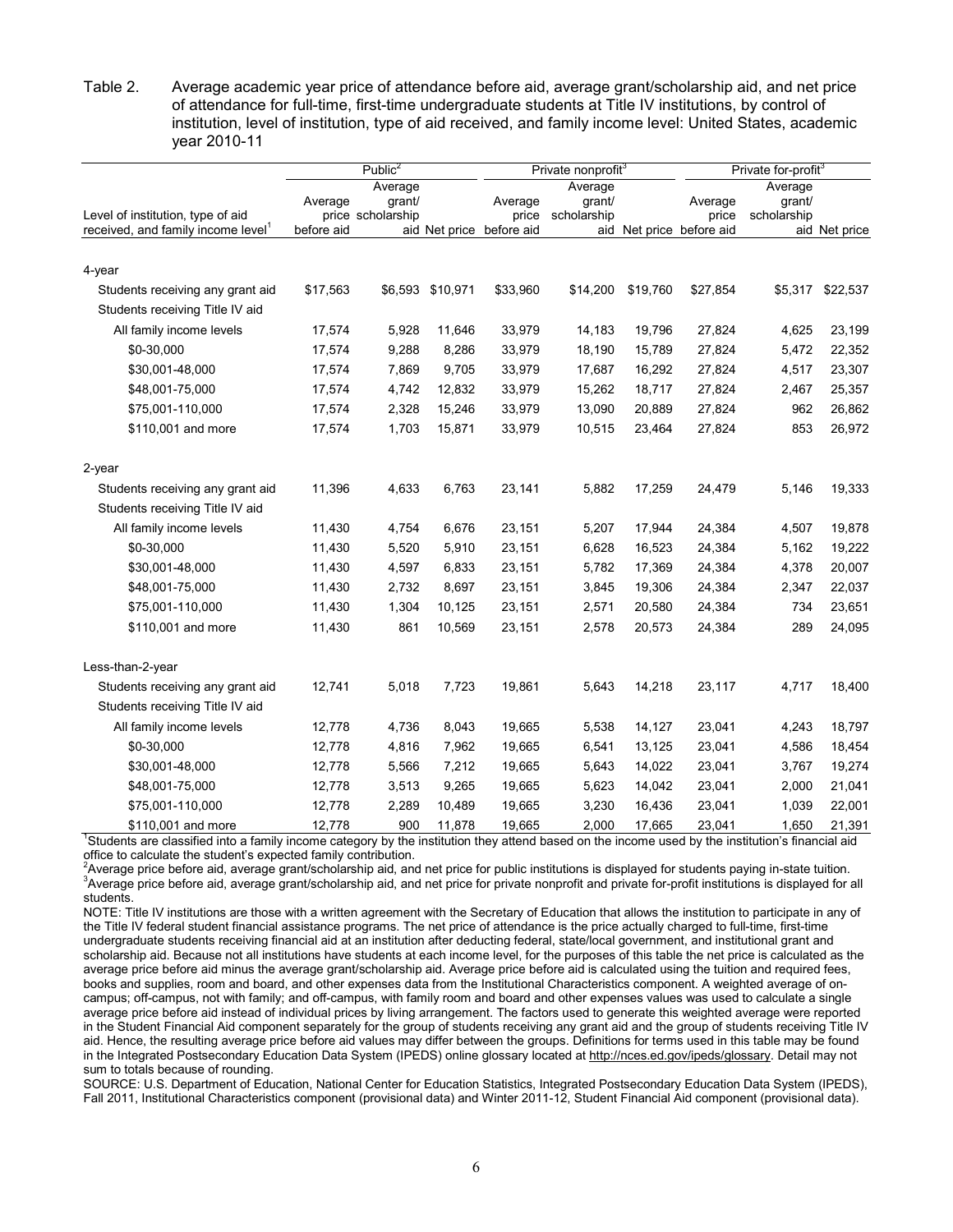The winter 2011-12 collection was entirely web-based; data were collected between December 7, 2011, and February 8, 2012. Data were provided by "keyholders," institutional representatives appointed by campus chief executives, who were responsible for ensuring that survey data submitted by the institution were correct and complete. No problems were noted during the winter 2011 data collection. During the collection period, the Integrated Postsecondary Education Data Systems (IPEDS) help desk was available to assist respondents with reporting the necessary data.

The IPEDS universe is established during the fall collection period. There were 7,479 Title IV institutions and administrative offices<sup>[1](#page-11-0)</sup> located in the United States and the other jurisdictions of the United States, such as Puerto Rico, $^2$  $^2$  in the 2011-12 academic year. In addition, 312 postsecondary institutions were reported exclusively by a parent institution<sup>[3](#page-11-2)</sup> and are not included in the universe counts. Although they are not Title IV eligible, four of the U.S. service academies are included in the IPEDS universe as if they were Title IV institutions because they are federally funded and open to the public. $4$ 

Because Title IV institutions are the primary focus of IPEDS and they are required to respond, response rates for Title IV institutions in the winter 2011-12 IPEDS collection were high. The Human Resources component response rate among all Title IV entities was about 100.0 percent  $(7,476)$  Title IV entities responded).<sup>[5](#page-11-4)</sup> The response rate for the Student Financial Aid component was also about 100.0 percent  $(7,037$  Title IV institutions responded).<sup>[6](#page-11-5)</sup>

The National Center for Education Statistics (NCES) statistical standards require that the potential for nonresponse bias for all institutions (including those in other U.S. jurisdictions) be analyzed for sectors for which the response rate is less than 85 percent. Due to response rates greater than 99.9 percent at the unit level for both of the survey components, no such analysis

 $\overline{a}$ 

<span id="page-11-0"></span> $1$  Title IV institutions and administrative offices include 7,398 institutions and 81 administrative (central or system) offices. The central and system offices are required to complete the Institutional Characteristics component in the fall, the Human Resources component in the winter, and the Finance component in the spring (if they have their own separate budget).

<span id="page-11-1"></span><sup>&</sup>lt;sup>2</sup> The other U.S. jurisdictions surveyed in IPEDS are American Samoa, the Federated States of Micronesia, Guam, the Marshall Islands, the Commonwealth of the Northern Mariana Islands, Palau, Puerto Rico, and the U.S. Virgin Islands.<br> $3$  A parent institution reports data for another institution, known as the child institution.

<span id="page-11-3"></span><span id="page-11-2"></span><sup>&</sup>lt;sup>4</sup> The four U.S. service academies that are not Title IV eligible are the U.S. Naval Academy, the U.S. Military Academy, the U.S. Coast Guard Academy, and the U.S. Air Force Academy. The U.S. Merchant Marine Academy is Title IV eligible. Data for all five institutions are included in the tables and counts of institutions unless otherwise indicated.

<span id="page-11-4"></span><sup>&</sup>lt;sup>5</sup> Two Title IV institutions that were included in the IPEDS universe closed prior to November 2011 and were not required to respond to the Human Resources component; hence, a total of 7,477 institutions and administrative offices were expected to respond.

<span id="page-11-5"></span><sup>&</sup>lt;sup>6</sup> The Student Financial Aid component was required of the subset of institutions that enrolled undergraduates during the previous academic year. As a result, 7,038 Title IV institutions were expected to respond.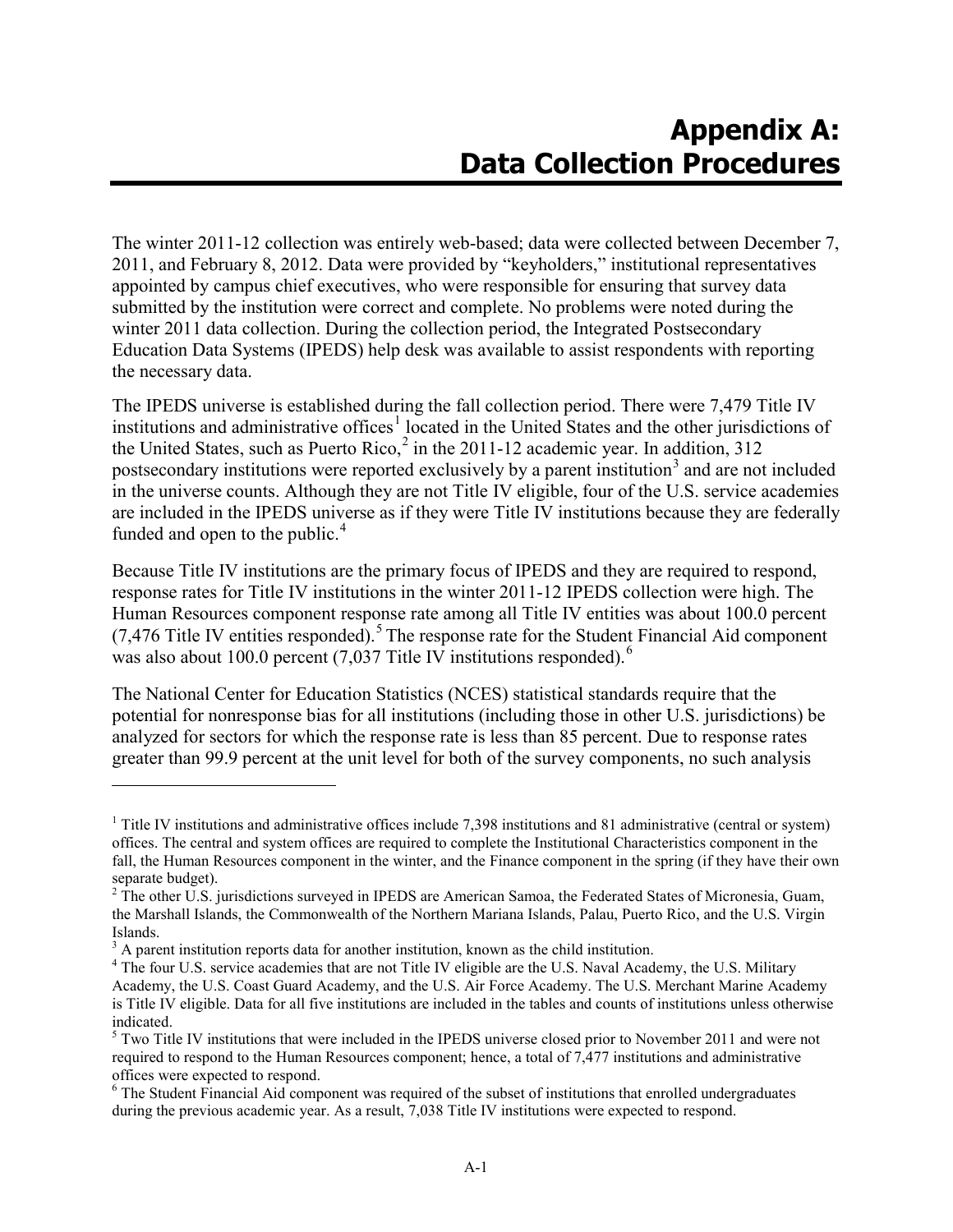was necessary. However, one institution that was expected to respond to the Human Resources component had all data imputed due to unit nonresponse. In addition, data from 16 institutions that responded to the Human Resources component contained item nonresponse, and these missing items were imputed. For the Student Financial Aid component, one institution that was expected to respond had its data imputed due to unit nonresponse. Data from two institutions that responded to the Student Financial Aid component contained item nonresponse, and these missing items were also imputed.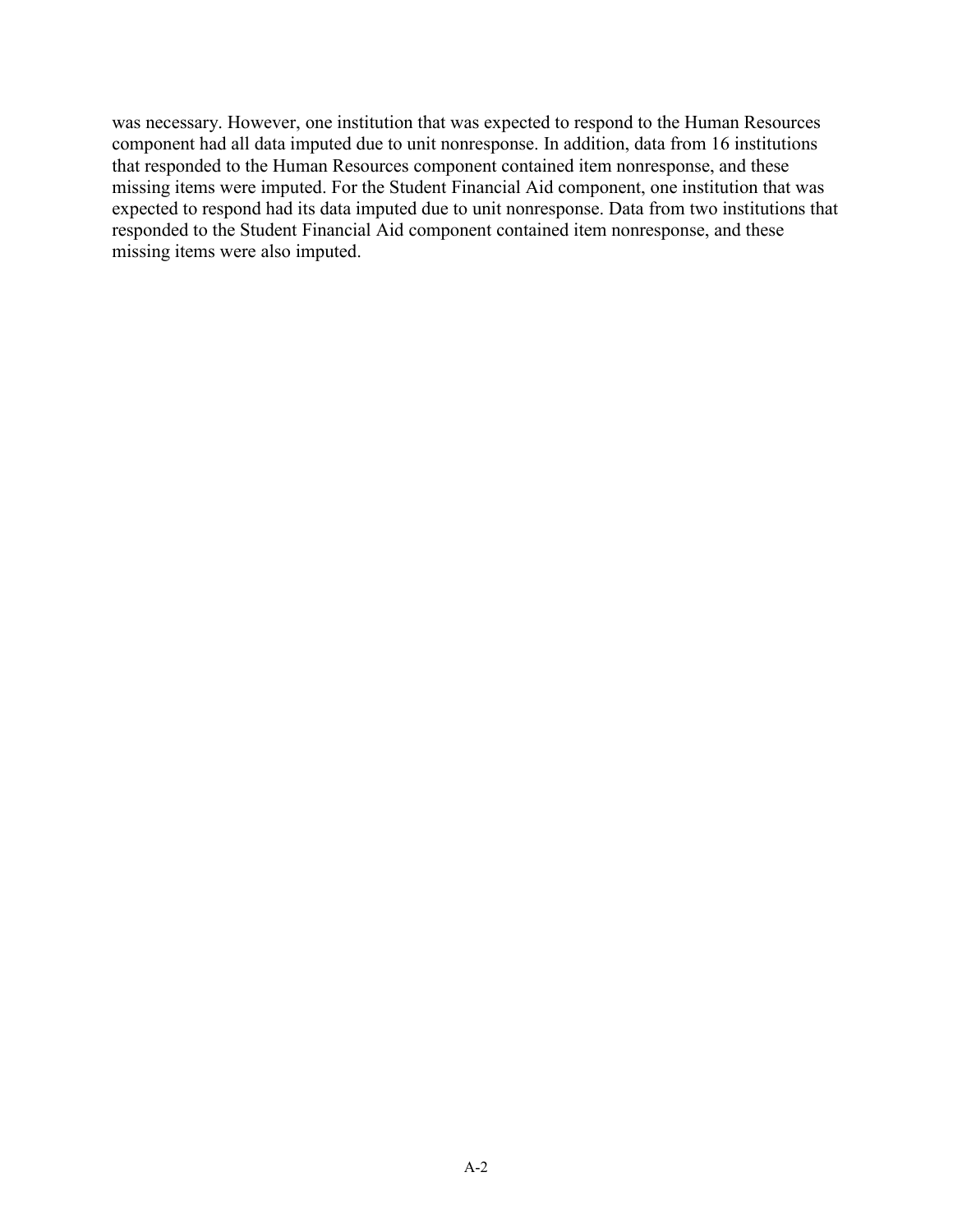## **Appendix B: Glossary of IPEDS Terms**

child institution: An institution that has its data reported by another institution, known as the parent institution.

clerical and secretarial: A primary function or occupational activity category used to classify persons whose assignments typically are associated with clerical activities or are specifically of a secretarial nature. Includes personnel who are responsible for internal and external communications, recording and retrieval of data (other than computer programmer) and/or information and other paperwork required in an office.

control (of institution): A classification of whether an institution is operated by publicly elected or appointed officials (public control) or by privately elected or appointed officials and derives its major source of funds from private sources (nonprofit or for-profit control).

executive, administrative, and managerial: A primary function or occupational activity category used to classify persons whose assignments require management of the institution, or a customarily recognized department or subdivision thereof. Assignments require the performance of work directly related to management policies or general business operations of the institution, department, or subdivision. Assignments in this category customarily and regularly require the incumbent to exercise discretion and independent judgment.

faculty: Persons whose specific assignments customarily are made for the purpose of providing instruction or teaching, research, or public service as a principal activity (or activities). They may hold academic rank titles of professor, associate professor, assistant professor, instructor, lecturer, or the equivalent of any of those academic ranks. Faculty may also include the chancellor/president, provost, vice provosts, deans, directors, or the equivalent, as well as associate deans, assistant deans, and executive officers of academic departments (chairpersons, heads, or the equivalent) if their principal activity is instruction combined with research and/or public service. Graduate, teaching, and research assistants are not included in this category.

full-time instructional staff: Those members of the instruction/research staff who are employed full time and whose specific assignments customarily are made for the purpose of providing instruction or teaching, including those with released time for research. Also includes full-time staff for whom it is not possible to differentiate between instruction or teaching, research, and public service because each of these functions is an integral component of their regular assignment.

graduate assistants: Graduate-level students who are employed on a part-time basis for the primary purpose of assisting in classroom or laboratory instruction or in the conduct of research. Graduate students having titles such as graduate assistant, teaching assistant, teaching associate, teaching fellow, or research assistant typically hold these positions.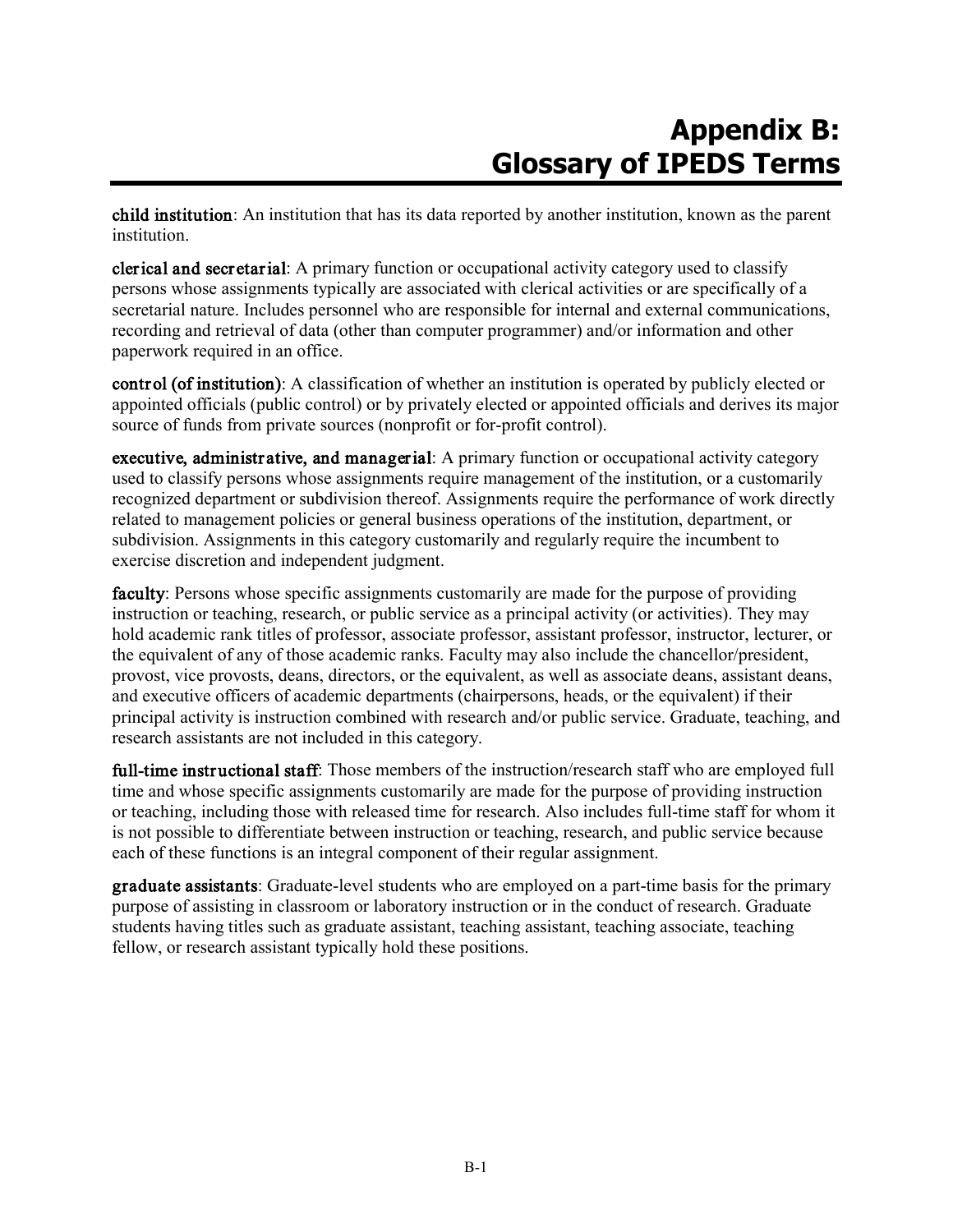instruction combined with research and/or public service: A primary function or occupational activity category used to classify persons for whom it is not possible to differentiate between instruction or teaching, research, and public service because each of these functions is an integral component of their regular assignment. These employees may hold academic rank titles of professor, associate professor, assistant professor, instructor, lecturer, or the equivalent. These employees may also hold titles such as deans, directors, or the equivalent, as well as associate deans, assistant deans, and executive officers of academic departments (chairpersons, heads, or equivalent) if their principal activity is instruction combined with research and/or public service.

**less-than-2-year institution**: This group includes any postsecondary institution that offers programs of less than 2 years' duration below the baccalaureate level, as well as occupational and vocational schools with programs that do not exceed 1,800 contact hours.

level of institution: A classification of whether an institution's programs are of at least 4 years' duration or beyond a baccalaureate level (4-year institution), at least 2 but less than 4 years (2-year institution), or less than 2 years (less-than-2-year institution).

medical school staff: Staff employed by or staff working in the medical school (Doctor of Medicine [M.D.] and/or Doctor of Osteopathic Medicine [D.O.]) component of a postsecondary institution or in a freestanding medical school. Does not include staff employed by or employees working strictly in a hospital associated with a medical school or those who work in health or allied health schools or departments such as dentistry, veterinary medicine, nursing, or dental hygiene unless the health or allied health schools or departments are affiliated with (housed in or under the authority of) the medical school.

Office of Postsecondary Education (OPE): OPE formulates federal postsecondary education policy and administers programs that address critical national needs in support of its mission to increase access to quality postsecondary education.

other professional (support/service): A primary function or occupational activity category used to classify persons employed for the primary purpose of performing academic support, student service, and institutional support, whose assignments would require either a baccalaureate degree or higher or experience of such kind and amount as to provide a comparable background.

parent institution: An institution that reports data for another institution, known as the child institution.

postsecondary institution: An institution that has as its sole purpose, or one of its primary missions, the provision of postsecondary education. Postsecondary education is the provision of a formal instructional program whose curriculum is designed primarily for students beyond the compulsory age for high school. This includes programs whose purpose is academic, vocational, or continuing professional education, and excludes avocational and adult basic education programs. For IPEDS, these institutions must be open to the public.

primarily instruction: A primary function or occupational activity category used to classify persons whose specific assignments customarily are made for the purpose of providing instruction or teaching and who may hold academic rank titles of professor, associate professor, assistant professor, instructor, lecturer, or the equivalent. Includes deans, directors, or the equivalent, as well as associate deans, assistant deans, and executive officers of academic departments (chairpersons, heads, or equivalent) if their principal activity is instruction.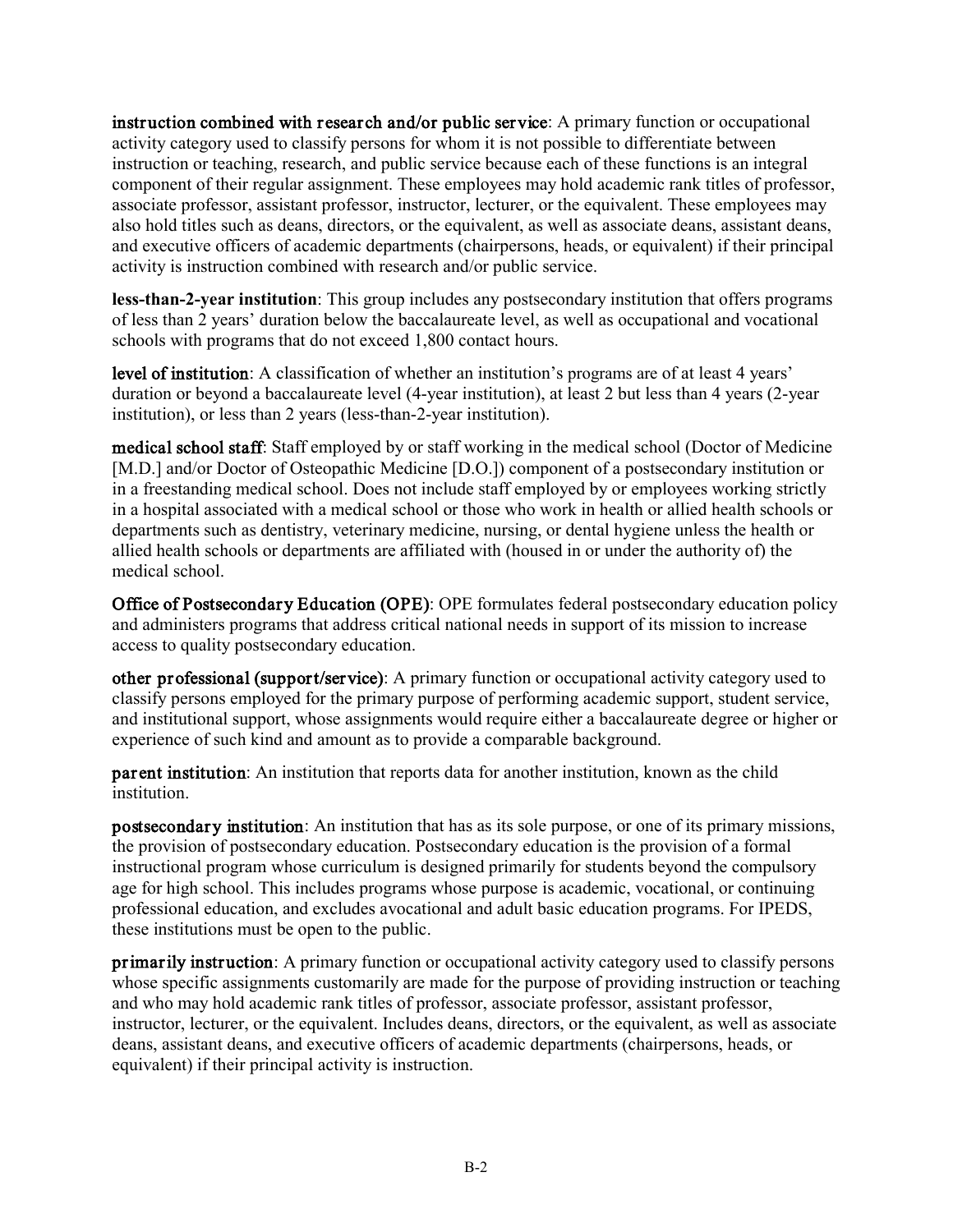primarily public service: A primary function or occupational activity category used to classify persons whose specific assignments customarily are made for the purpose of carrying out public service activities such as agricultural extension services, clinical services, or continuing education and who may hold academic rank titles of professor, associate professor, or assistant professor. Includes deans, directors, or the equivalent, as well as associate deans, assistant deans, and executive officers of academic departments (chairpersons, heads, or equivalent) if their principal activity is public service.

primarily research: A primary function or occupational activity category used to classify persons whose specific assignments customarily are made for the purpose of conducting research and who may hold academic rank titles of professor, associate professor, of assistant professor or titles such as research associate or postdoctoral fellow. Includes deans, directors, or the equivalent, as well as associate deans, assistant deans, and executive officers of academic departments (chairpersons, heads, or equivalent) if their principal activity is research.

primary function/occupational activity: The principal activity of a staff member as determined by the institution. If an individual participates in two or more activities, the primary activity is normally determined by the amount of time spent in each activity. Primary functions/occupational activities are designated as follows: executive, administrative, and managerial; primarily instruction; instruction/research/public service; primarily research; primarily public service; graduate assistants; other professional (support/service); technical and paraprofessional; clerical and secretarial; skilled crafts; and service/maintenance (see separate definitions).

private for-profit institution: A private institution in which the individual(s) or agency in control receives compensation other than wages, rent, or other expenses for the assumption of risk.

private institution: An educational institution controlled by a private individual(s) or by a nongovernmental agency, usually supported primarily by other than public funds, and operated by other than publicly elected or appointed officials. These institutions may be either for-profit or nonprofit.

private nonprofit institution: A private institution in which the individual(s) or agency in control receives no compensation, other than wages, rent, or other expenses for the assumption of risk. These include both independent nonprofit schools and those affiliated with a religious organization.

Program Participation Agreement (PPA): A written agreement between a postsecondary institution and the Secretary of Education. This agreement allows institutions to participate in any of the Title IV student assistance programs other than the State Student Incentive Grant (SSIG) and the National Early Intervention Scholarship and Partnership (NEISP) programs. The PPA conditions the initial and continued participation of an eligible institution in any Title IV program upon compliance with the General Provisions regulations, the individual program regulations, and any additional conditions specified in the program participation agreement that the Department of Education requires the institution to meet. Institutions with such an agreement are referred to as Title IV institutions.

public institution: An educational institution whose programs and activities are operated by publicly elected or appointed school officials and which is supported largely by public funds.

race/ethnicity: Categories developed in 1997 by the Office of Management and Budget that are used to describe groups to which individuals belong or identify with. The categories do not denote scientific definitions of anthropological origins. The designations are used to categorize U.S. citizens, resident aliens, and other eligible noncitizens.